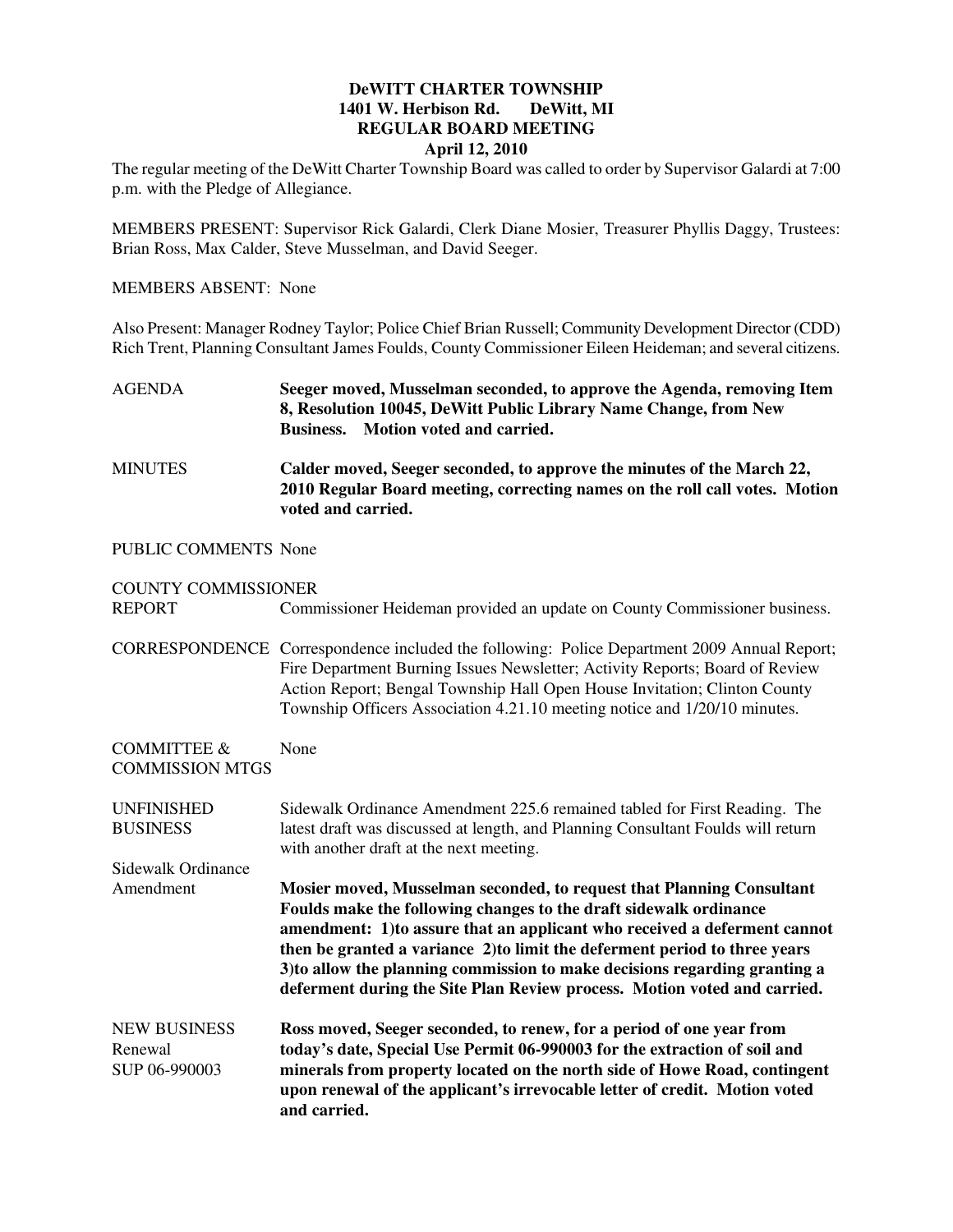| Policy                                 | Ball Field Sponsorship Manager Taylor reviewed a proposed Ball Field Sponsorship Policy and a<br>proposed amendment to the sign ordinance to allow the signs within the<br>Township. Lengthy discussion determined that the Board was not in agreement<br>about the implementation and details of a plan to allow advertising signage on<br>public parks and buildings.                                                                                                                                                                      |
|----------------------------------------|----------------------------------------------------------------------------------------------------------------------------------------------------------------------------------------------------------------------------------------------------------------------------------------------------------------------------------------------------------------------------------------------------------------------------------------------------------------------------------------------------------------------------------------------|
|                                        | Manager Taylor suggested that the following changes be made within the<br>Ordinance and Policy: 1) to limit the ball field signage to Field No. 1 within<br>Valley Farms Park 2) to reduce the sign size to $6'$ X 4' 3) signage to be allowed<br>on the Hockey Rink; 4) to change from black lettering on the signs 5) to determine<br>consistent image area and bordering on each sign. Staff will communicate with<br>the City of DeWitt to determine what action they take on the issue, and return<br>with amended documents.           |
| <b>RSVP</b> Budget<br>Adjustments      | Police Russell explained that a Community Policing Grant will pay for the Retired<br>Senior Volunteer Patrol, which was previously approved by the Board. He stated<br>these adjustments are needed to allow money to be spent to get the program<br>underway.                                                                                                                                                                                                                                                                               |
|                                        | Calder moved, Ross seconded, to approve the following budget adjustments<br>for the RSVP program for uniforms, office supplies, training, and capital<br>outlay (communications and golf cart), for which Community Policing Grant<br>dollars were approved: \$10,500 to 101-301-742-000 (uniforms), \$3,800 to<br>101-301-727-000 (office supplies) \$5,500 to 101-301-960-000 (training), and<br>\$9,254 101-301-977-000 (capital expenditure) totaling \$12,754 from 101-000-<br>390-000 (General Fund Balance) Motion voted and carried. |
| <b>Purchase Loan/Fire</b><br>Apparatus | Manager Taylor reviewed his written recommendation to borrow \$329,098<br>from the Water Fund, in conjunction with \$261,260 in grant funds, to fund the<br>approved Fire Pumper and Fire Tanker purchase. He noted that the loan from the<br>Water Fund will be repaid at an interest rate of 2% over six years. He also noted<br>that a portion of the purchase was already included in the 2010 Budget.                                                                                                                                   |
|                                        | Mosier moved, Ross seconded, to authorize a \$329,098 six year loan from the<br>Water Fund for the purchase of two fire apparatus at an interest rate of $2\%$ ,<br>to repaid in six years, and to approve the following budget adjustment to the<br>2010 General Fund budget for the purchase of two fire apparatus: \$140,348<br>to 101-336-978-000 (vehicle replacement) from 101-000-390-000 (general<br>fund balance). Motion voted and carried.                                                                                        |
|                                        | Bath Sewer Interceptor Seeger moved, Calder seconded, to authorize the Township Clerk to execute<br>the contract for the Bath Sanitary Sewer Interceptor between DeWitt<br>Charter Township and Bath Charter Township. Motion voted and carried.                                                                                                                                                                                                                                                                                             |
|                                        | Robert Zeeb, 2840 E. Herbison Road, Bath, thanked the Board for their<br>consideration of his issues with the sewer project. He stated that he still believes<br>that Clark Road, or the current route cross country, would have been better<br>options.                                                                                                                                                                                                                                                                                     |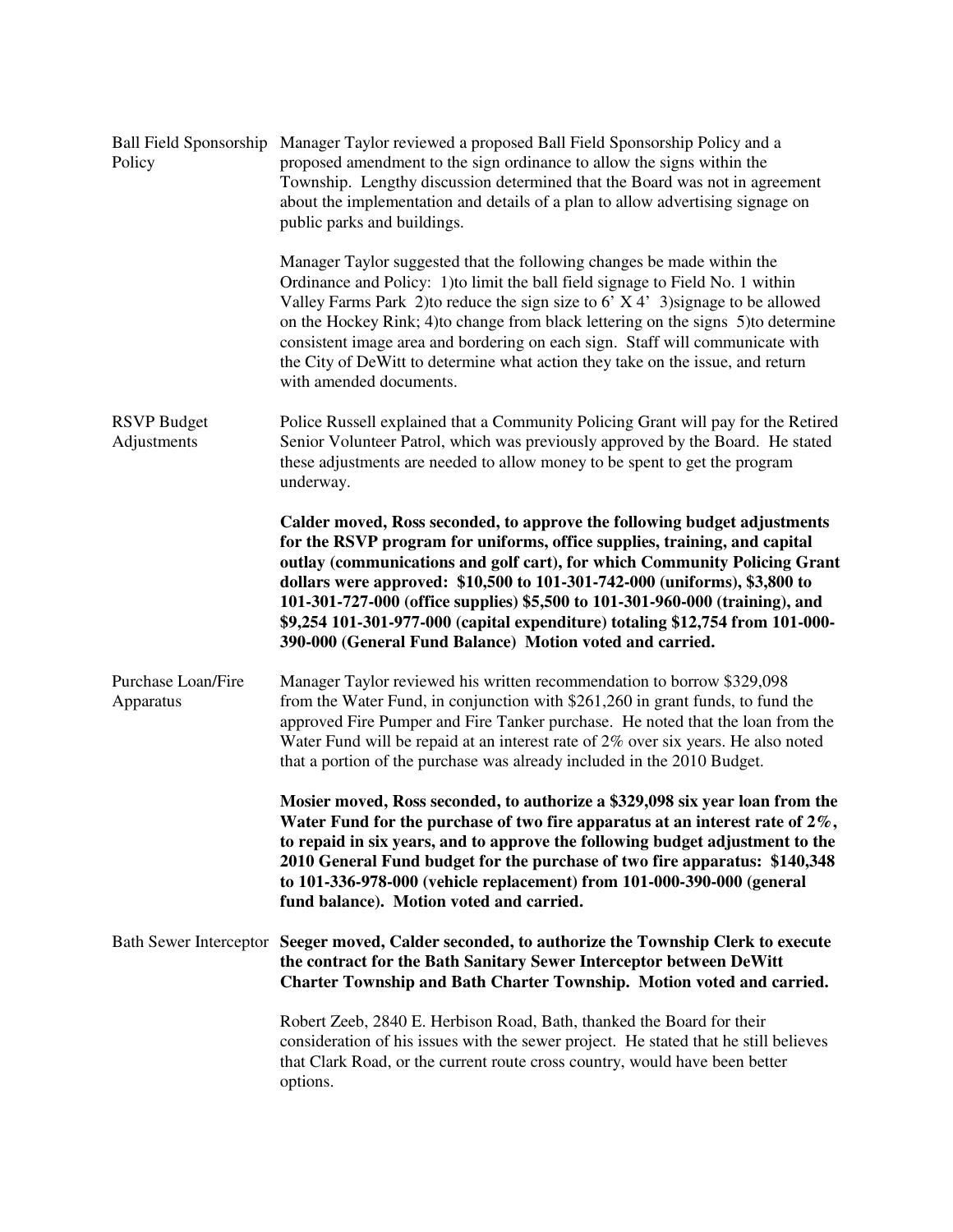| 2010 Sewer Rehab      | Seeger moved, Calder seconded, to authorize the Township Clerk to execute<br>any necessary documents with Inland Waters Pollution Control for sewer<br>repairs related to the 2010 Sewer Rehabilitation Plan, with the contract not-<br>to-exceed \$60,898.25. Motion voted and carried.                                                                                                                                  |
|-----------------------|---------------------------------------------------------------------------------------------------------------------------------------------------------------------------------------------------------------------------------------------------------------------------------------------------------------------------------------------------------------------------------------------------------------------------|
| Resolution 100407     | Seeger moved, Musselman seconded, to approve Resolution 100407 to adjust<br>the employee contribution rate for the MERS benefit for the Non-<br><b>Supervisory Unit of the POLC Union.</b>                                                                                                                                                                                                                                |
|                       | AYES: Ross, Calder, Daggy, Mosier, Galardi, Seeger, Musselman<br><b>NAYS: None</b><br><b>Motion carried.</b>                                                                                                                                                                                                                                                                                                              |
| Police & Fire Millage | Seeger moved, Ross seconded, to adopt Resolution 100406 approving the<br>submission of the ballot proposition for the Police & Fire Millage Renewal to<br>the voters of DeWitt Charter Township at the August 3, 2010 Primary<br>Election, and to instruct the Township Clerk to file the appropriate<br>certifications with the Clinton County Clerk.                                                                    |
|                       | AYES: Musselman, Seeger, Galardi, Mosier, Daggy, Calder, Ross<br><b>Motion carried.</b><br><b>NAYS: None</b>                                                                                                                                                                                                                                                                                                              |
|                       | Seeger moved, Ross seconded, to approve the Police and Fire Millage<br>Renewal Fact Sheet, and authorize its use to provide information to the<br>DeWitt Township community. Motion voted and carried.                                                                                                                                                                                                                    |
| <b>VOUCHERS</b>       | Seeger moved, Musselman seconded, to approve General Operating Fund<br>Vouchers 56821 – 56909. Motion voted and carried.                                                                                                                                                                                                                                                                                                  |
| <b>REPORTS</b>        | Manager Taylor reported the following: he has been working with the City of<br>DeWitt on a joint effort to bid and purchase some trees; he has met with the<br>POLC Union about the financial situation the Township is facing; he is working<br>with a representative of the Springbrook Hills Association to investigate any joint<br>efforts we can assist them with in sidewalk replacement within their subdivision. |
|                       | Clerk Mosier updated the Board on several election issues, including the<br>Township's grant application for computers in the precincts.                                                                                                                                                                                                                                                                                  |
|                       | Supervisor Galardi reported that a meeting has been scheduled for April 19 to<br>meet with the DeWitt City and DeWitt School officials.                                                                                                                                                                                                                                                                                   |

EXTENDED PUBLIC None.